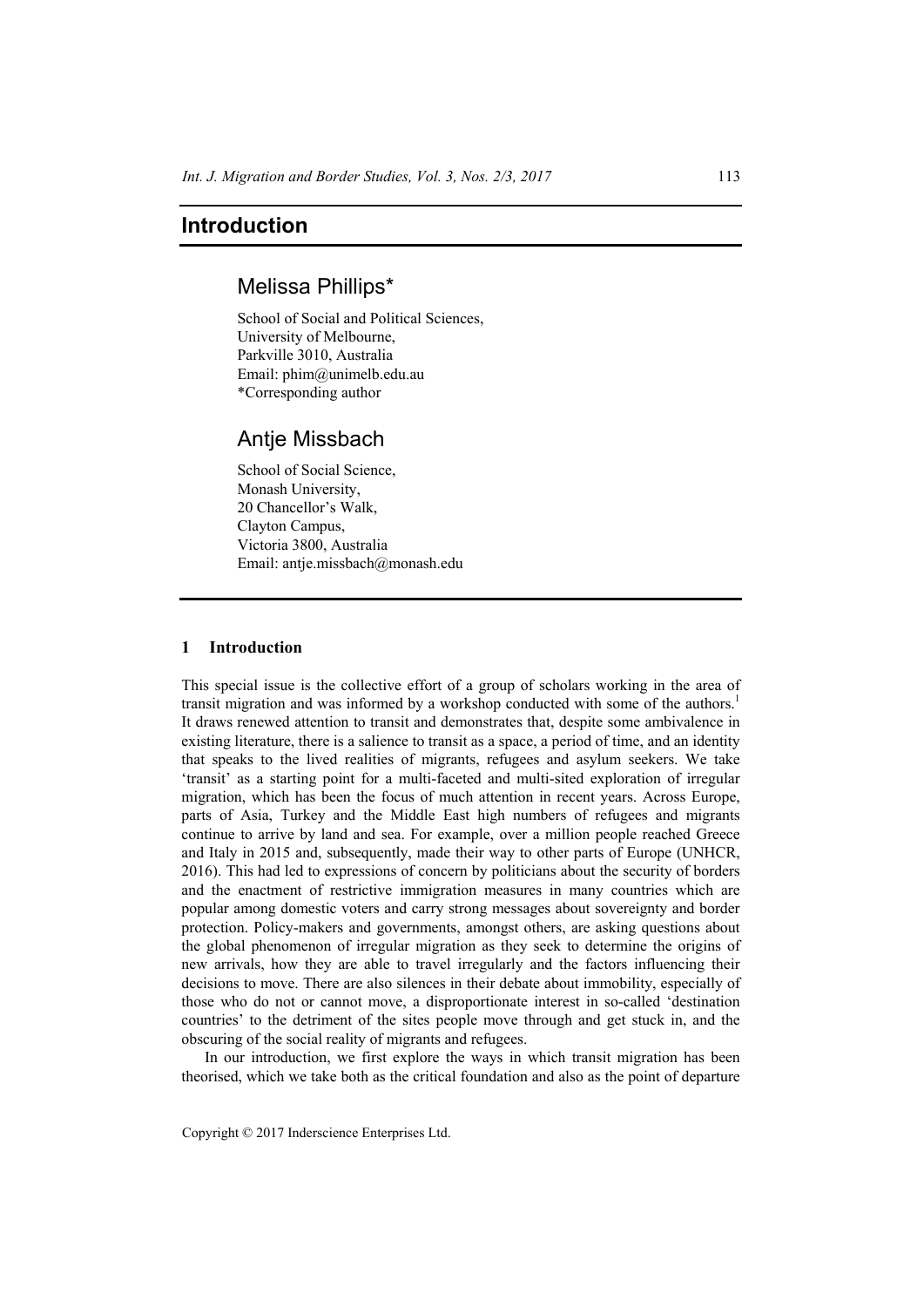## 114 *M. Phillips and A. Missbach*

for this special issue (Düvell, 2006, 2012; Collyer et al., 2012; Papadopoulou-Kourkoula, 2008). Earlier scholarship on transit acknowledged it to be a contested concept, but largely treated it as a distinct category and assumed that drivers and motivations for movement were largely individual (Collyer et al., 2012). Those who would seek to render transit linear and manageable will find little comfort in this special issue in which transit is unpacked and contextualised, but left as a contradictory space that has been created by externalisation policies and highly selective immigration regimes.

Another limitation of much of the transit literature is that it draws on the situation in Europe and portrays those outside the European Union as having one fixed goal of reaching what is often described as 'destination Europe'. Drawing on the work of Papadopoulou-Kourkoula (2008), articles in this special issue show transit as a condition – a contradictory space that has been created through externally imposed mobility restrictions regimes funded by the Global North – and extend the application of transit to multiple geographic regions, including Mexico and Indonesia, to widen the analytical lens and show commonalities in the ways border regimes are enacted. The outcomes of border regimes are shown here as a consequence of the explicit expectation of externally funded mobility restriction regimes, that recipient governments in transit countries are responsible for containing and controlling irregular migration.

Throughout this special issue, transit is understood as a space that is both constructed and contested, and being in transit is shown to be the daily lived reality of many people on the move. Transit is constructed in public policy dialogues as a site of engagement, enforcement and a 'space apart' (see Oelgemöller in this issue). As a result of securitised and bureaucratic language, one of the modes of migration management favoured by the Global North, transit migrants have emerged as a category that is also interrogated here. Thus, being *in transit* is both a condition and a point in time; the temporal nature of transit is the central theme in Schapendonk's article, which considers a 'multiplicity of transit' as people who reach Greece and Italy continue on to other locations in Europe where they may face transit situations similar to those in the countries they have just passed through (Griffiths et al., 2013; Dalakoglou and Harvey, 2012).

## **2 (Dis)locating transit**

Although transit existed as a migratory phenomenon long before it was theorised by academics, it has been part of public policy discussions as a category of migration since the 1980s (Bredeloup, 2012; Papadopoulou-Kourkoula, 2008; Düvell, 2012; IOM, 1994; see also Papadopoulou-Kourkoula interview in this issue). From its first uses in public policy debates, 'transit migration' was embedded in the discourse on 'illegal immigration' and 'asylum panic' and thus became a highly politicised concept (Düvell, 2006, 2012; İçduygu and Yükseker, 2012). The politicisation of the term by connecting it with illegality has had a negative impact on the study of the phenomenon. As it was first and foremost applied to the perspective of people stuck in the peripheries of the European Union unable to move forward into the EU (Papadopoulou-Kourkoula, 2008), its manifestation in many other areas in the world was either ignored or analysed by the simple transplanting of insights gained from the EU context.

In 2012, Collyer et al. edited a special issue of the journal *Population, Space and Place* on critical approaches to transit migration. In their introduction, they noted that despite the fuzziness of the term transit, 'there is something worthy of attention amongst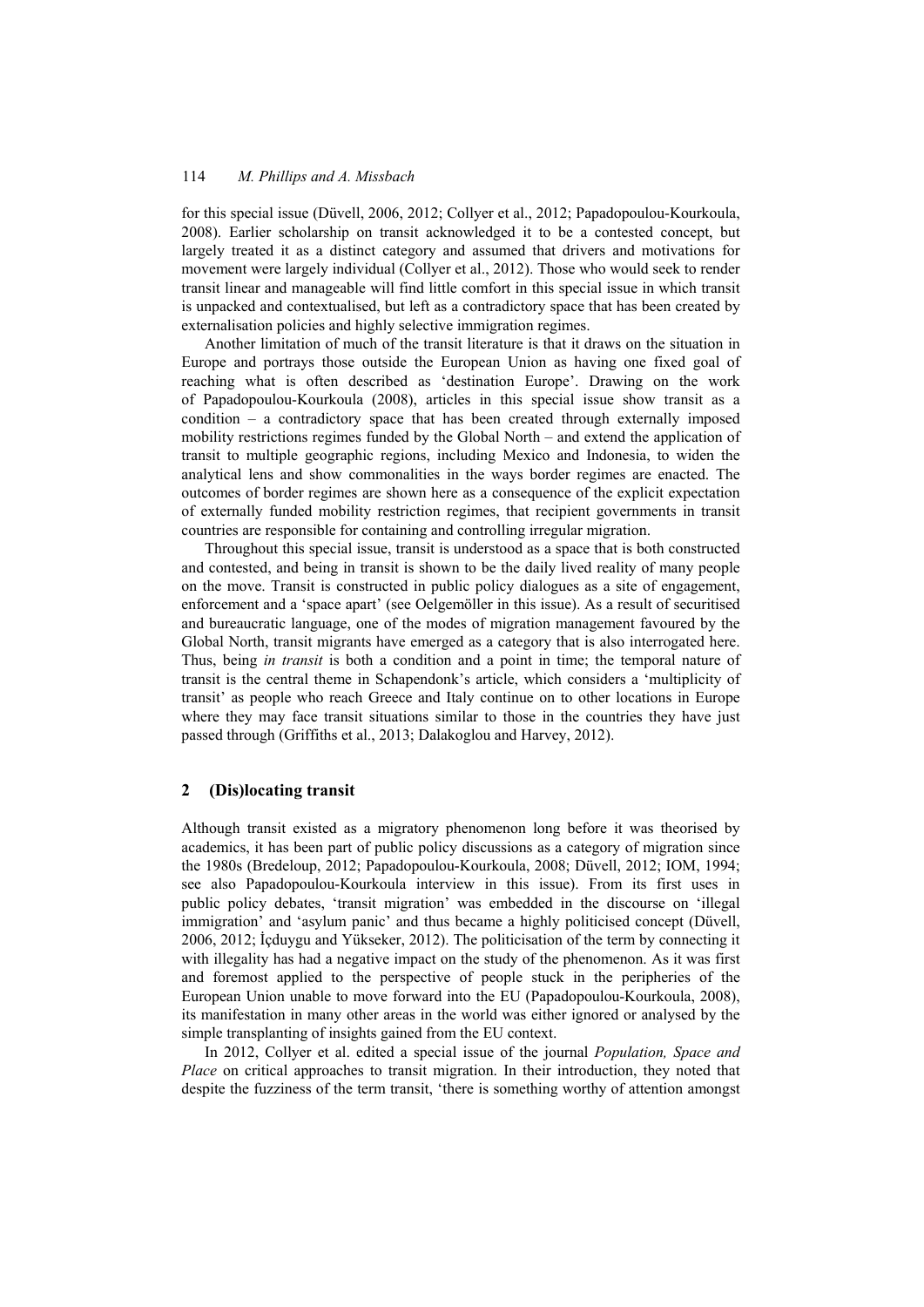these new developments around the fringes of Europe' [Collyer et al., (2012), p.407]. Since 2012, there has been a dramatic rise in the number of locations where people are in transit: in Asia where Rohingya are embarking on boat journeys to try and reach Malaysia; in Central America with people heading to the USA; and in the Horn of Africa where large numbers of Ethiopians continue to move to Yemen and on to Saudi Arabia.

Papadopoulou-Kourkoula (2008, p.4, see also interview in this special issue) conceived of transit migration "as the situation between emigration and settlement that is characterised by indefinite migrant stay, legal or illegal, and may or may not develop into further migration depending on a series of structural and individual factors". Adding to this, Bredeloup (2012) has highlighted the precariousness of people in transit and the subjective nature of time for migrants whose journeys may be interrupted or cut short. She criticises, as do the contributors to this special issue, the way that migrants are often stigmatised and labelled as illegal because they may be in transit without valid documents or entry papers. Because of its negative connotations, we avoid the use of the term 'transit migrant' here, preferring instead to place our emphasis on transit as a *condition*. One further note about terminology; while being in transit often involves acts of illegality, it is wrong to delimit transit migration as essentially illegal, as to do so obscures the bigger picture of this long-term migration process, which often includes both regular and irregular modes of entry and residence at different points. Koser (2010, p.183) notes that switching back and forth between regularity and irregularity may be attributed to lack of knowledge of administrative regulations, but it may also be a deliberate choice. The dual nature of transit as both highly changeable and unpredictable has led others to characterise it as a stepwise process (Schapendonk, 2010), a fragmented journey (Collyer, 2007) and an interplay between subjective and objective factors that produces an impasse and immobility (Dimitriadi, 2016).

Most commonly, the term transit migration is used to refer to the phenomenon of people coming to one country with the intention of going to and staying in another (Içduygu, 2000; Papadopoulou, 2004). This oversimplified theoretical conceptualisation of transit migration has been criticised by a number of scholars (for example, Düvell, 2012; Kimball, 2007), because it does not encapsulate the inherent complexities of the migratory processes, and has triggered their inquiry into how transit migration should be classified and the parameters of its definition. What should be among the criteria for 'transit'? The duration of stay in a transit place, the intention of onward migration, or the actual outcomes of the journeys? Given the various limitations in refining a practicable definition of transit migration as a migration category, it is first and foremost perceivable as a process rather than as a status which is highlighted in this special issue and echoed in Papadopoulou-Kourkoula's emphasis on its ambivalent nature.

Alongside transit migration, the status of a transit country has emerged as a political construction that is used by states in developing mechanisms to manage the process of transit migration (Oelgemöller, 2011). Kimball (2007, p.12) has determined that a transit country 'must border a fully developed country, exhibit high emigration, low immigration and transit migration, serve as a primary staging ground for migrants to plan clandestine entrance to heavily guarded destination countries and implement restrictive immigration policies and activities'. Mechanisms such as bilateral and multilateral deals, provision of aid funds (for example, the 2015 European Union-African Union Migration and Mobility Dialogue) and mobility partnerships (including, in the case of Turkey, expedited accession to the European Union and fast-tracked visa processing), which are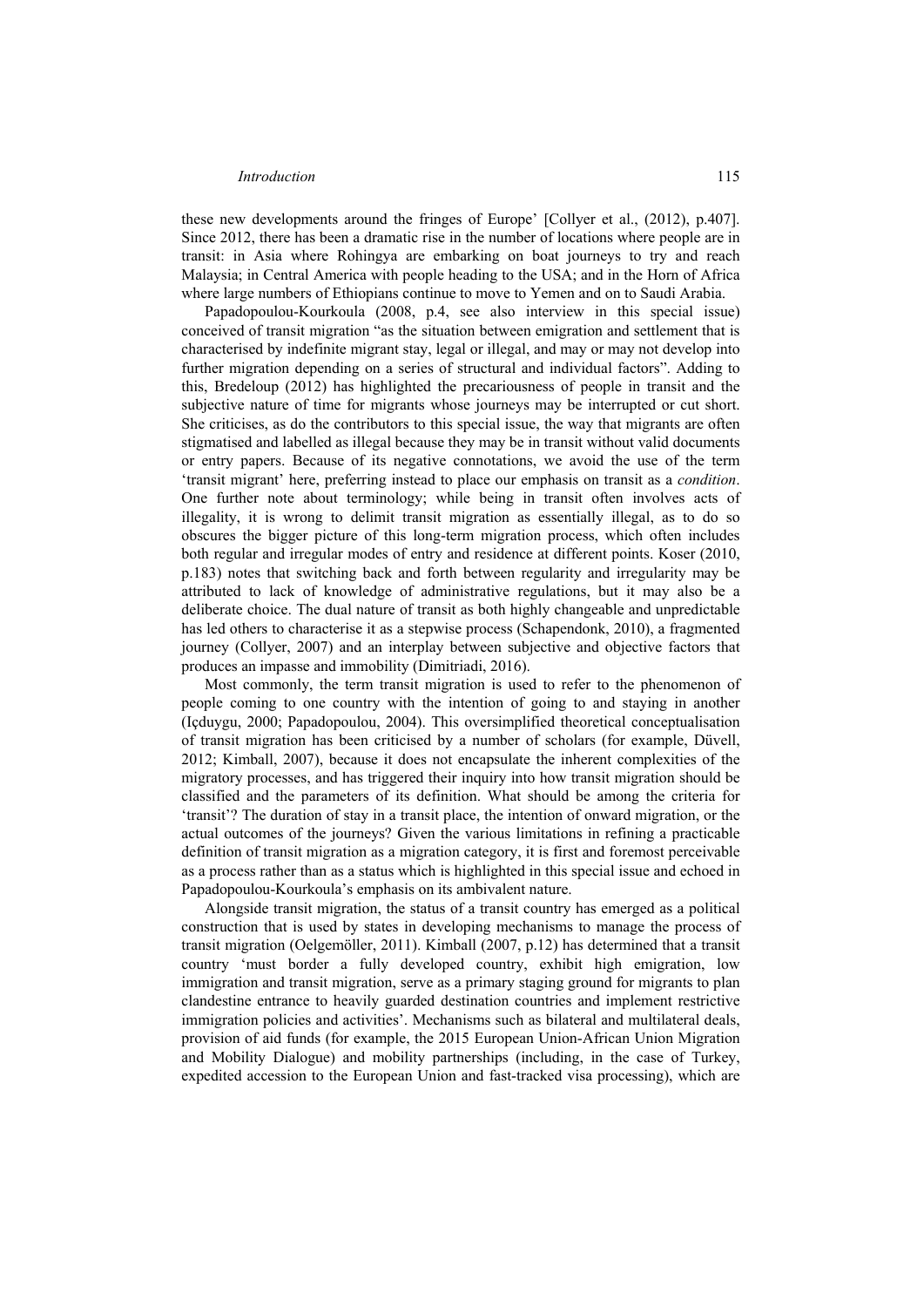## 116 *M. Phillips and A. Missbach*

couched in humanitarian and human rights language, are some of the ways in which governments in transit sites are co-opted to take on responsibility for migration (Cassarino and Fargues, 2006; European Commission, 2015).

As public policy discourse rages around porous borders and uncontrolled migration, there is a tendency to imagine transit as a space that can be managed, controlled and acted upon. Andersson's (2014) work on illegality has demonstrated how border regimes create sites of transit onto which a logic of illegality is created and then 'solved' through policies and vast sums of money that serve to boost an industry of government departments and private sector organisations including those running immigration detention centres to enact a 'border spectacle'. The articles by Missbach and Phillips, Oelgemöller, Schapendonk and Vogt in this special issue dispel the myth that migration can be managed by deterrence-based policies. Instead, what is set out here highlights how transit needs to be seen in its own right, disconnected from any rhetoric of border control, as a diverse site where individuals engage with mobility in order to try and 'go somewhere' (see Suter in this issue). In this way, the lived realities of people in sites of transit give a new meaning to transit as a space constructed by individuals themselves. Thus, transit is constantly being redefined spatially and as a context for exploring mobilities, transgressing borders and challenging assumed boundaries of possibility.

### **3 Contradictions and commonalities of transit space**

To understand how the logics of borders and migration management are confronted by migrant realities and identities we put forward the notion of transit as a 'contradictory space' that is positioned fluidly in between sometimes extreme dichotomies. The key elements of this contradictory space analysed in this special issue are:

- a mobile/immobile
- b solidarity/exploitation
- c (supra)-state power/power inversions
- d connections/disconnections
- e place/trajectory
- f borders/passage.

This special issue contains both contextual and analytical responses to transit migration. It shows that a phenomenon that is imagined as temporary or limited often turns out to be a semi-permanent phase, making it both a place as well as a trajectory. Therefore, it gives rise to assumptions that in transit migration a whole new group of non-citizen labourers is being 'created', but as a group that is based on institutionalised exploitation, whose members lack all the rights citizens enjoy (Lewis et al., 2015). The links fostered in transit sites express solidarity, often in the face of exploitation, and show the ways in which people in transit are connected through social networks while they are at times stuck and disconnected. This condition may be a consequence of state power that attempts to render people immobile, yet their ongoing mobility highlights how individuals resist border controls in order to continue their journeys.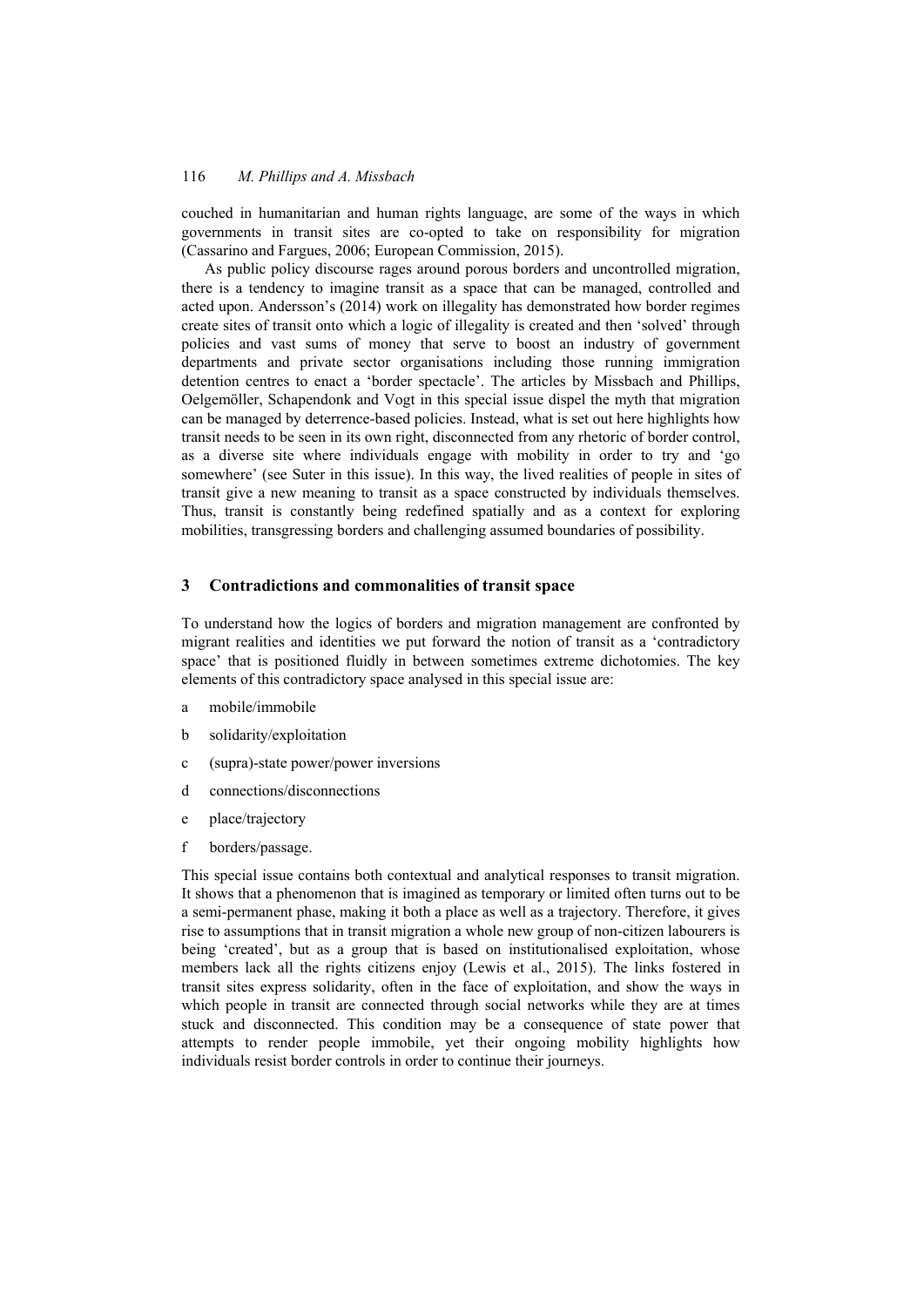Christina Oelgemöller's article hones in on the concept of transit as space  $-$  a space apart and place of abjection, but also a space for solidarity. She speculates whether transit can constitute "the possibility of autonomous spaces of ephemeral political action outside the straightjacket of imposed governance driven by policies of the European Union and, more generally, countries of the Global North". Throughout her article Oelgemöller implicates governments of EU member states and the European Union which are invested in perpetuating a logic of illegality and imposing bureaucratic violence on people in transit (through forced returns, deportations, etc.) and on so-called transit countries (in the guise of humane partnership agreements) to contain migration and limit a certain kind of unwanted mobility.

Phillips and Missbach delve further into the consequences of enacting a logic of illegality onto transit sites by investigating the micro-techniques of the exploitative economies of transit in what might at first appear to be two incommensurable sites of transit – Indonesia and Libya. Arguing that exploitation of individuals by corrupt state and non-state actors is a tolerated by-product of border control regimes, they show how people who remain in transit are stuck in a situation where they witness misuse of financial contributions from international organisations by local actors, extortion of their labour or their financial reserves, and violence both in immigration detention and outside in the community. The creation of a continuous cycle of people trying to make money out of migrants and refugees temporarily inhabiting transit sites may be an unseen consequence of immigration policies but is a stark reminder of the reality for people who remain in transit or become stuck as their journeys are thwarted. While it is easy to express outrage over the fact that smuggling and trafficking may be a billion-dollar industry, Phillips and Missbach show the need for similar attention towards the microeconomies of exploitative transit as yet another consequence of deterrence-centred immigration policies that show the barriers people face in their attempts to be mobile.

Focusing on what has recently been one of the most significant transit regions, Suter, as well as Zijlstra and van Liempt, investigate conditions for people in transit in Istanbul and for those who embark from Turkey towards Greece, Germany and the Netherlands. Highlighting the lived experiences of people at one of the 'crossroads of mobility', Suter explores how the dynamics of social networks amongst migrants from African countries both facilitate and hinder mobility. Through rich narratives she is able to point to 'the logics of transit' that conceptualise transit as a space where people are in constant anticipation of movement. The logics of transit have, as Suter shows, consequences for all aspects of social and economic life and also for trajectories of mobility from Istanbul. Her exploration of the everyday lives of people in transit in Istanbul also reveals how their physical mobility is part of a desire to 'go somewhere in life' and find existential mobility. This adds a double edge to the feeling of being stuck in transit, as migrants in Istanbul may see their goal of a better life also on hold. In disentangling the 'black box' that transit has constituted in migration research for some time, her article offers insights into why some people continue travelling while others stay in what may be considered as solely a transit site.

Zijlstra and van Liempt's attention to material tools for navigating through transit shows how migrants in Turkey and Greece are connected transnationally through a focus on smartphone use along migration trails. Employing a trajectory ethnography, they show how mobile technology can be used to shape routes, destinations and facilitate the financing of irregular migration. The impact of smart phone technology for people at the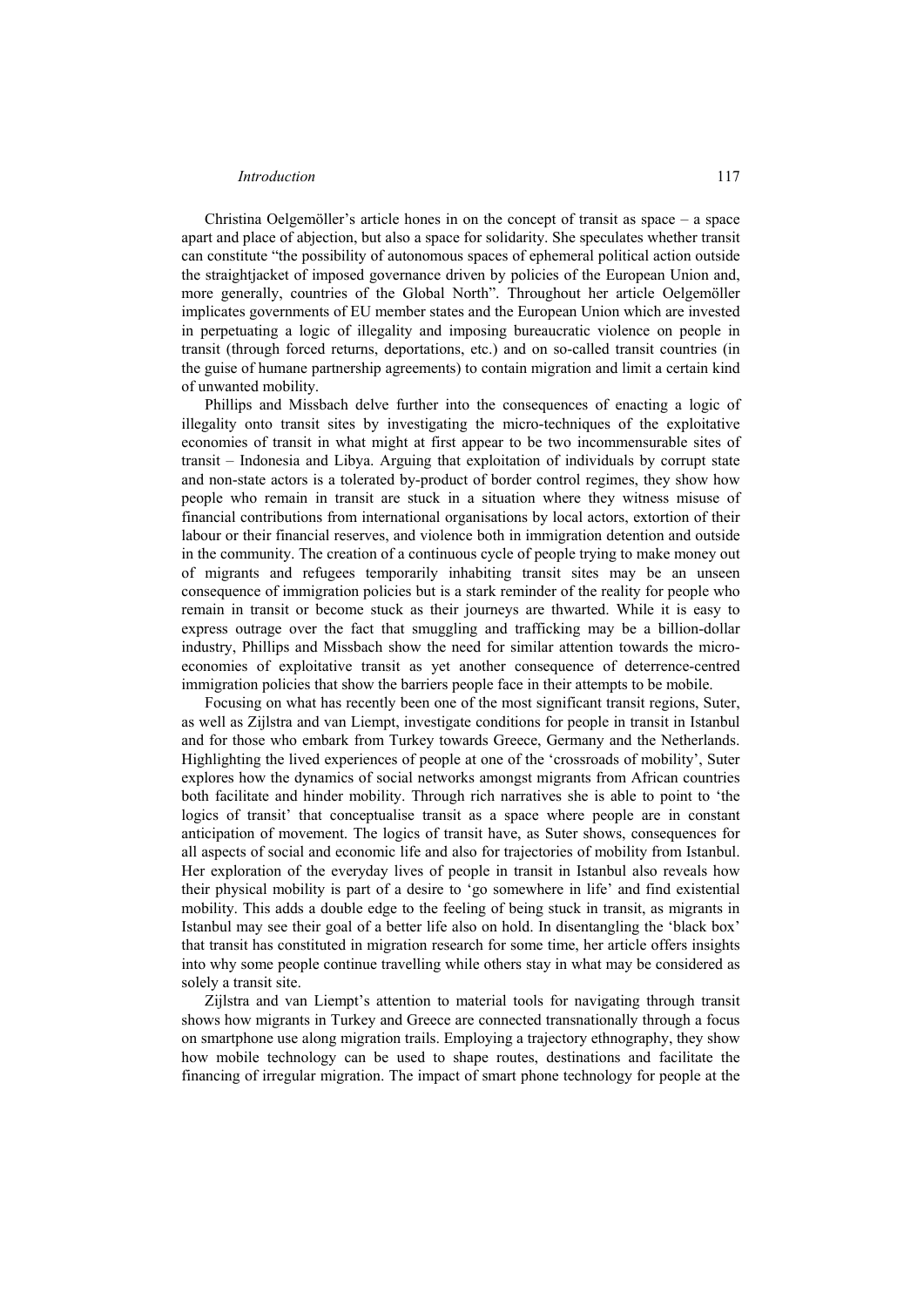## 118 *M. Phillips and A. Missbach*

crossroads of mobility has been underestimated so far, as it offers much more to those who rely on it than just better chances to transgress fast-changing borders, self-reliance and mobility, allowing them to also belong to a supportive and informative social network online. It is clear from their research that migrants and refugees transform transit spaces once they have more autonomy and can manage their own migration trajectories through resourceful use of new technologies.

Vogt's article demonstrates how bordering practices in Mexico are 'historically contingent and embedded within specific socio-political contexts'. Focusing on the interactions between migrants and state actors along US-Mexico border, Vogt argues that the performance of bordering practices has led to the construction of an 'arterial border', the material and ideological dimensions of which force people into more dangerous routes and illicit economies. As a result, Mexico's 'other' border with Guatemala and Belize and Mexico itself have become securitised and characterised by violence, extortion and human rights abuse. Illustrating how a logic of illegality is used to construct an ideological border, the case of large numbers of unaccompanied minors arriving from Central America during 2014 exemplifies how both the USA and Mexico increased deportations and border practices under the guise of assisting minors, who were cast as agentless victims. The social arena of this historical transit site shows how the arterial border 'expands and contracts across space and over time depending on local, national and transnational socio-political contexts'.

Schapendonk's contribution also demonstrates how borders expand and contract over time by examining how transit migration has shifted from a phenomenon on 'the fringes of Europe' to one that is experienced inside the European Union as migrants continue to be mobile after arriving in Europe. The migrants from African countries in his research are on turbulent trajectories across multiple transit situations where they 'switch gears' and cope with periods of boredom and immobility as they canvass a palette of mobility opportunities within Europe (Simone, 2003). Using a trajectory ethnography, he shows how, even within the European Union, migrants must cope with waiting, frustration and precariousness as they try to navigate its mobility regime. Connections and identities are also important features that emerge from the migrants' journeys rather than mobility restrictions. Finally, he shows how distinctions based on legality/illegality and forced/voluntary movement do not necessarily further understanding of how individuals transit across borders and subvert regimes designed to keep them waiting and of the social networks they draw on to keep moving in order to achieve their aspirations.

The rich offerings in this special issue, from scholars across different disciplines, show the salience of transit as a theme of inquiry. Attending to the contradictions of transit offers a reconceptualisation of it as a space of great connection, solidarity, disconnection and exploitation. In defiance of supra-state power that seeks to render migrants and refugees immobile, one finds multiple instances of the inversion of power and mobility. Transit can be viewed through its borders and through its ongoing trajectories and individual passages.

#### **References**

- Andersson, R. (2014) *Illegality, Inc.: Clandestine Migration and the Business of Bordering Europe*, University of California Press, Oakland.
- Bredeloup, S. (2012) 'Sahara transit: times, spaces, people', *Population, Space and Place*, Vol. 18, No. 4, pp.457–467.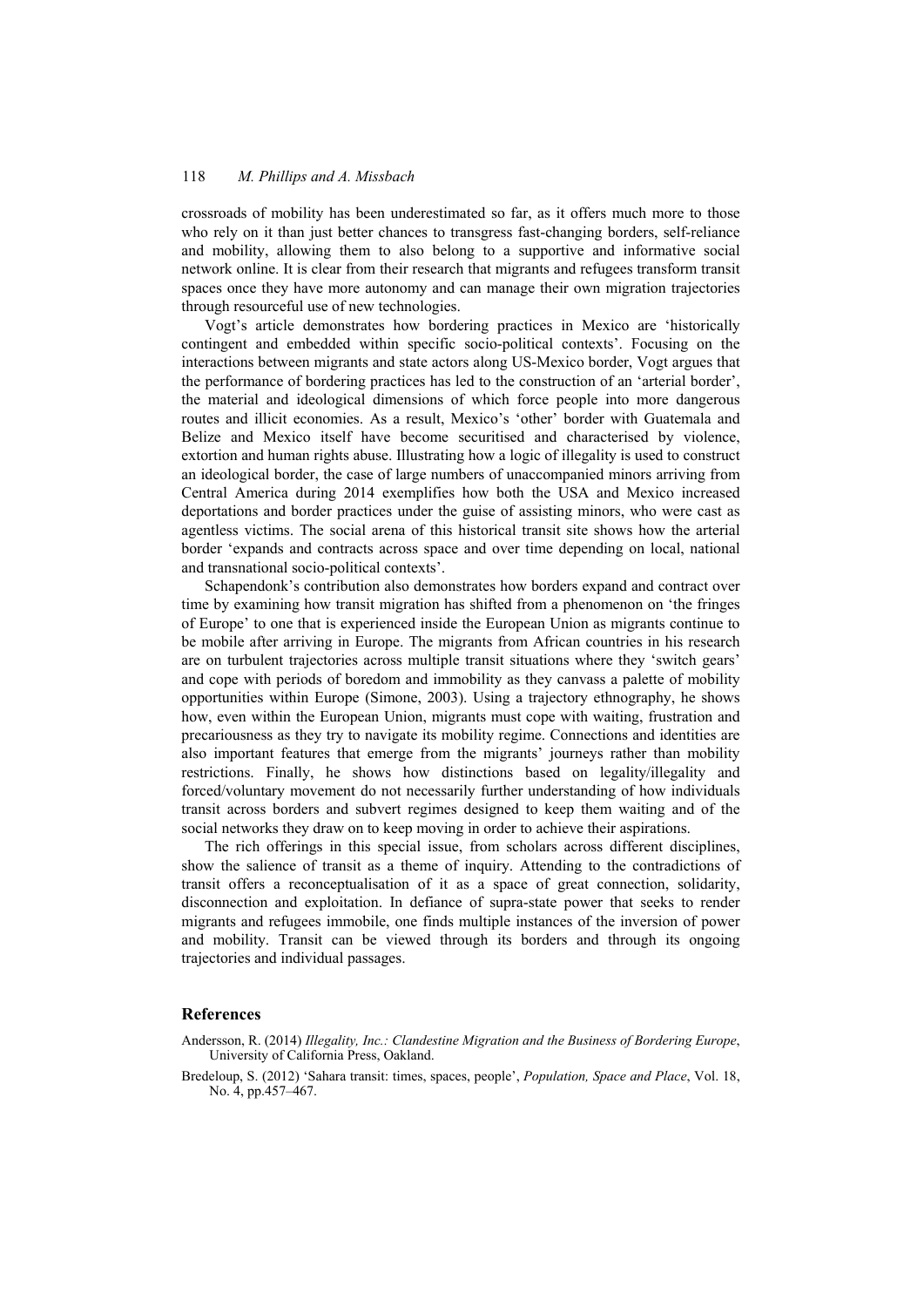- Cassarino, J.P. and Fargues, P. (2006) 'Policy responses in MENA countries of transit for migrants: an analytical framework for policy-making', in Sørensen, N.N. (Ed.): *Mediterranean Transit Migration*, pp.101–108, DIIS Books, Copenhagen.
- Collyer, M. (2007) 'In-between places: trans-Saharan transit migrants in Morocco and the fragmented journey to Europe', *Antipode*, Vol. 39, No. 4, pp.668–690.
- Collyer, M., Düvell, F. and de Haas, H. (2012) 'Critical approaches to transit migration', *Population, Space and Place*, Vol. 18, No. 4, pp.407–414.
- Dalakoglou, D. and Harvey, P. (2012) 'Roads and anthropology: ethnographic perspectives on space, time and (im)mobility', *Mobilities*, Vol. 7, No. 4, pp.459–465.
- Dimitriadi, A. (2016) 'Transit migration: a contested concept', in Triandafyllidou, A. (Ed.): *Routledge Handbook of Immigration and Refugee Studies*, pp.340–345, Routledge, London.
- Düvell, F. (2006) *Crossing the Fringes of Europe: Transit Migration in the EU's Neighbourhood*, Working Paper No. 33, Centre on Migration, Policy and Society, University of Oxford, Oxford.
- Düvell, F. (2012) 'Transit migration: a blurred and politicised concept', *Population, Space and Place*, Vol. 18, No. 4, pp.415–427.
- European Commission (2015) *The European Union's Cooperation with Africa on Migration*, Fact Sheet, Brussels.
- Griffiths, M., Rogers, A. and Anderson, B. (2013) *Migration, Time and Temporalities: Review and Prospect*, COMPAS Research Resources Papers, Centre on Migration, Policy and Society, Oxford.
- Içduygu, A. (2000) 'The politics of international migratory regimes: transit migration flows in Turkey', *International Social Science Journal*, Vol. 52, No. 165, pp.357–367.
- İçduygu, A. and Yükseker, D. (2012) 'Rethinking transit migration in Turkey: reality and re-presentation in the creation of a migratory phenomenon', *Population, Space and Place*, Vol. 18, No. 4, pp.441–456.
- International Organization for Migration (IOM) (1994) *Transit Migration in Poland*, Geneva.
- Kimball, A. (2007) *The Transit State: a Comparative Analysis of Mexican and Moroccan Immigration Policies*, Working Paper No. 150, Center for Comparative Immigration Studies, University of California, San Diego.
- Koser, K. (2010) 'Dimensions and dynamics of irregular migration', *Population, Space and Place*, Vol. 16, No. 3, pp.181–193.
- Lewis, H., Dwyer, P., Hodkinson, S. and Waite, L. (2015) 'Hyper-precarious lives: migrants, work and forced labour in the Global North', *Progress in Human Geography*, Vol. 39, No. 5, pp.580–600.
- Oelgemöller, C. (2011) ''Transit' and 'suspension': migration management or the metamorphosis of asylum-seekers into 'illegal' immigrants', *Journal of Ethnic and Migration Studies*, Vol. 37, No. 3, pp.407–424.
- Papadopoulou, A. (2004) 'Smuggling into Europe: transit migrants in Greece', *Journal of Refugee Studies*, Vol. 17, No. 2, pp.167–184.
- Papadopoulou-Kourkoula, A. (2008) *Transit Migration: The Missing Link between Emigration and Settlement*, Palgrave Macmillan, Basingstoke.
- Schapendonk, J. (2010) 'Staying put in moving sands: the stepwise migration process of sub-Saharan African migrants heading north', in Engel, U. and Nugent, P. (Eds.): *Respacing Africa*, pp.113–138, Brill, Leiden.
- Simone, A. (2003) 'On the worlding of African cities', *African Studies Review*, Vol. 44, No. 2, pp.15–41.
- United Nations High Commissioner for Refugees (UNHCR) (2016) *Refugees/Migrants Emergency Response – Mediterranean* [online] http://data.unhcr.org/mediterranean/regional.php (accessed 27 June 2016).